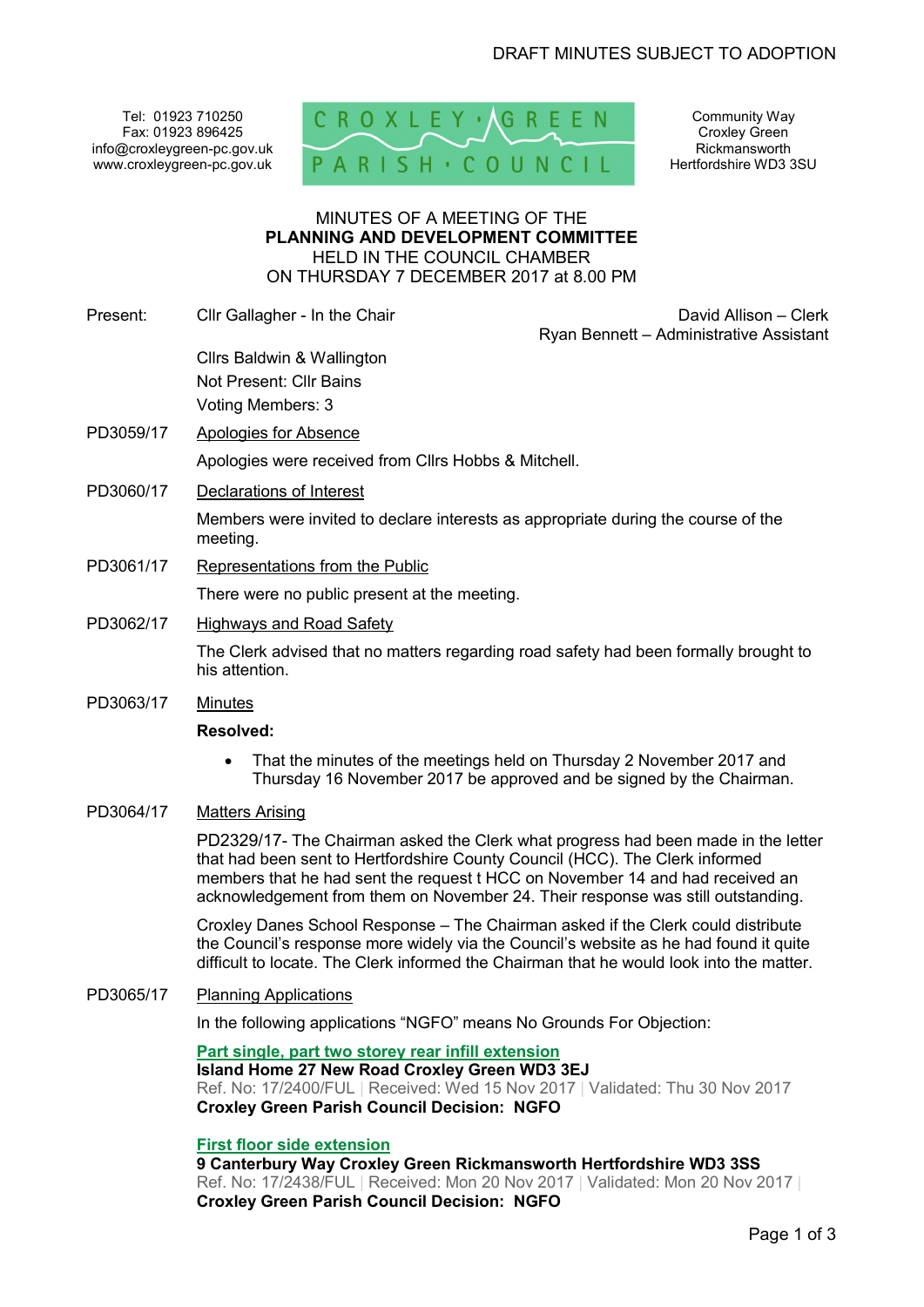**Two storey front extension; single storey side and rear extensions; demolition of existing outbuildings and erection of new detached outbuilding/garage and associated external landscape works**

**10 Hazelwood Road Croxley Green WD3 3EB**  Ref. No: 17/2395/FUL | Received: Tue 14 Nov 2017 | Validated: Tue 14 Nov 2017 | **Croxley Green Parish Council Decision: NGFO**

**Demolition of existing single storey marketing and management suite building and erection of 2 x two-storey buildings to provide replacement marketing and management facility; staff gym; cafe; additional function/meeting/conference rooms; and associated car parking and landscaping**

**Lakeside Management And Marketing Suite Hatters Lane Watford WD18 8YR**  Ref. No: 17/2420/FUL | Received: Thu 16 Nov 2017 | Validated: Thu 16 Nov 2017 | **Croxley Green Parish Council Decision: CGPC does not object to this application. However, we hold some concerns over the amount of available car parking on site as the supplied transport assessment has been based on the assumption that the Metropolitan Line Extension will still be going ahead.** 

**Demolition of the existing rear extension and rear outbuilding, erection of single storey front/side porch extension, single storey rear extension, detached outbuilding and extension to raised terrace to rear**

**44 Oakleigh Drive Croxley Green WD3 3EF**  Ref. No: 17/2455/FUL | Received: Wed 22 Nov 2017 | Validated: Wed 22 Nov 2017 | **Croxley Green Parish Council Decision: NGFO**

## **Erection of part single storey, part two storey rear extension**

**4 Dickinson Square Croxley Green Rickmansworth Hertfordshire WD3 3EZ**  Ref. No: 17/2492/FUL | Received: Mon 27 Nov 2017 | Validated: Mon 27 Nov 2017 **Croxley Green Parish Council Decision: NGFO, however, the materials chosen must match those existing within the conservation area.** 

**Single storey side and rear extension and loft conversion including hip to gable extension, rear dormer and front rooflights 12 Frankland Close Croxley Green WD3 3AR** 

Ref. No: 17/2450/FUL | Received: Wed 22 Nov 2017 | Validated: Wed 29 Nov 2017 | **Croxley Green Parish Council Decision: NGFO**

**Loft conversion with front and rear dormers 14 Watford Road Croxley Green Rickmansworth Hertfordshire WD3 3BJ**  Ref. No: 17/2491/FUL | Received: Tue 28 Nov 2017 | Validated: Fri 01 Dec 2017 | **Croxley Green Parish Council Decision: NGFO**

**Addition of lightweight amenity deck to upper level of car park and associated landscape works Car Deck Building 9 Hatters Lane Watford WD18 8WW**  Ref. No: 17/2466/FUL | Received: Fri 24 Nov 2017 | Validated: Fri 01 Dec 2017 | **Croxley Green Parish Council Decision: NGFO**

PD3066/17 Recent Decisions by Three Rivers District Council

## **APPROVED**

| <b>Application:</b>    | Part Retrospective: Single storey side and rear extension |
|------------------------|-----------------------------------------------------------|
| <b>Address:</b>        | 30 Bateman Road Croxley Green WD3 3BL                     |
| <b>Application No:</b> | 17/2033/RSP                                               |
| <b>CGPC Decision</b>   | NGFO.                                                     |
| <b>TRDC Decision</b>   | Approved                                                  |